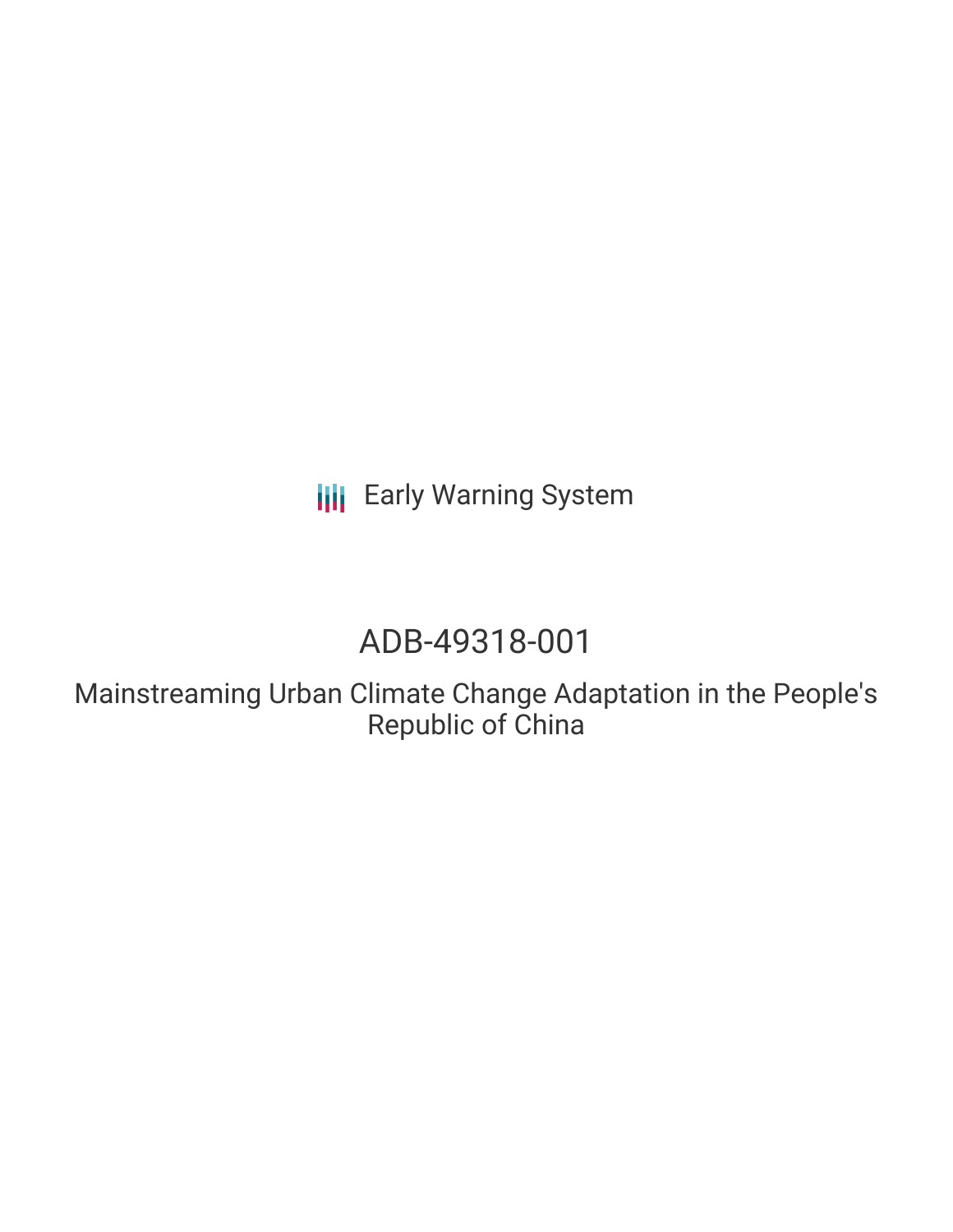

#### **Quick Facts**

| <b>Countries</b>               | China                                                          |
|--------------------------------|----------------------------------------------------------------|
| <b>Financial Institutions</b>  | Asian Development Bank (ADB)                                   |
| <b>Status</b>                  | Approved                                                       |
| <b>Bank Risk Rating</b>        | U                                                              |
| <b>Voting Date</b>             | 2017-08-14                                                     |
| <b>Borrower</b>                | Government of People's Republic of China                       |
| <b>Sectors</b>                 | Climate and Environment, Infrastructure, Technical Cooperation |
| <b>Investment Type(s)</b>      | Grant                                                          |
| <b>Investment Amount (USD)</b> | $$0.50$ million                                                |
| <b>Project Cost (USD)</b>      | $$0.50$ million                                                |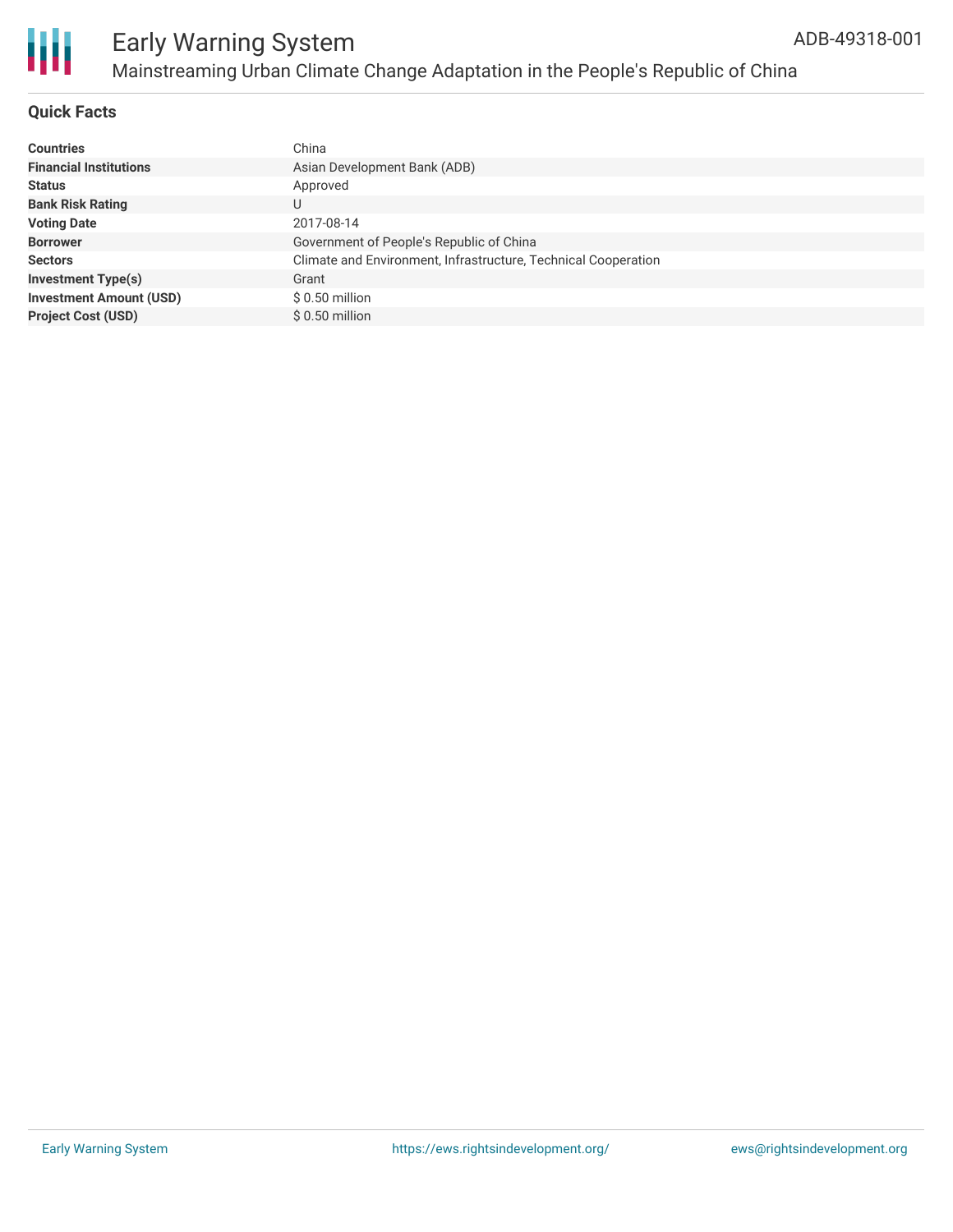

#### **Project Description**

The technical assistance (TA) will summarize expected climate change phenomena and impacts in the various climate zones of the People's Republic of China (PRC), assess climate change risks, review and assess relevant knowledge resources, and prepare international and domestic good practice cases on urban climate change adaptation (UCCA). The TA will align, and as much as possible, link to global and regional climate change adaptation initiatives. It will be coordinated and create synergies with other ongoing TAs both in the PRC and throughout the Asian Development Bank (ADB). UCCA toolkits will be compiled using readily available best practice case examples.

Technical guidelines and standards will be prepared, aiming at providing options to improve and mainstream UCCA in the PRC. The guidelines will consider the PRC's various geographical climate risks on urban areas, infrastructure and assets for various types of cities, and risks to public safety and human health. The UCCA guidelines will include recommendations for planning and actions for existing and new urban areas. They will also consider integrated land use and adaptation planning, and options for ecosystems-based adaptation especially for planning of new urban areas using green infrastructure in the form of green space and various synergies that ecosystems services provide.

The TA will develop and pilot test recommendations for policies, institutional arrangements, and governance to observe climate change, plan climate-proof and resilient adaptation for existing urban areas, and plan climate resilient new urban areas integrating land use, transport, and green open space applying an ecosystems-based adaptation approach, and review and improve city-level early warning system (EWS) and mechanisms. Pilot cities will be selected from a pool of pre-selected cities by the executing agency. The TA will provide training and support to apply the technical guidelines and institutional arrangements, and test Smart City and geographic information system applications to improve UCCA. Capacity building will be included in the form of disseminated reports, consultations with line agencies, workshops, and training events as well as onthe-job training (OJT) for the executing agency and pilot cities. The TA is included in the country operations and business plan (2017 2019) for the PRC.

#### IMPACT

Urban and urban-rural climate change adaptation systems and capacities in the PRC improved and mainstreamed.

#### CONSULTING SERVICES

This TA will require inputs from international and national specialists, who will be recruited to deliver the three outputs with a total of 41 person-months of consultant inputs, 13 person-months international, 28 person-months national). The consultants will be engaged through a firm in accordance with ADB's Guidelines on the Use of Consultants (2013, as amended from time to time) using the quality- and cost-based selection method, with a quality cost ratio of 90:10 using simplified technical proposal procedures.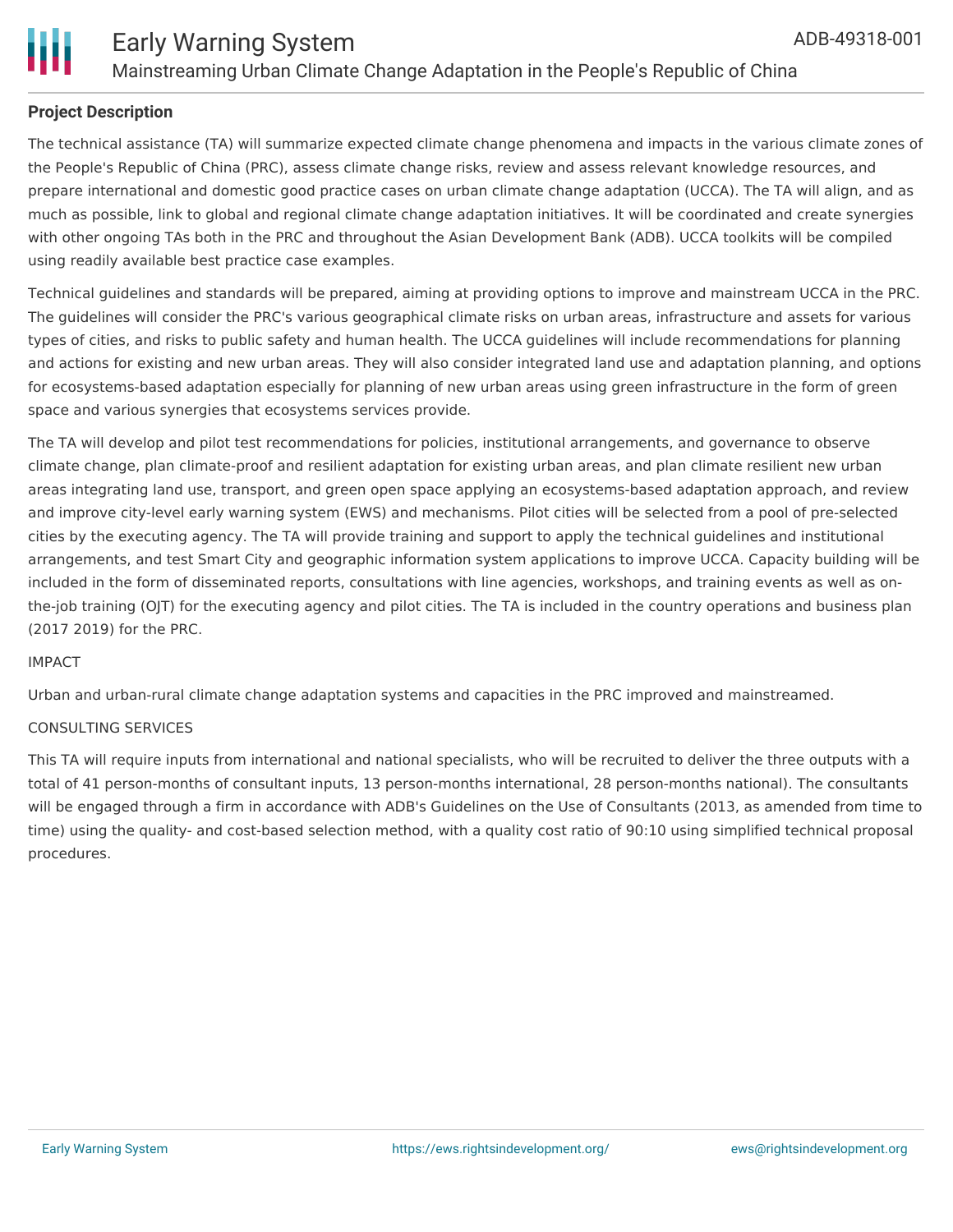

## Early Warning System Mainstreaming Urban Climate Change Adaptation in the People's Republic of China

#### **Investment Description**

Asian Development Bank (ADB)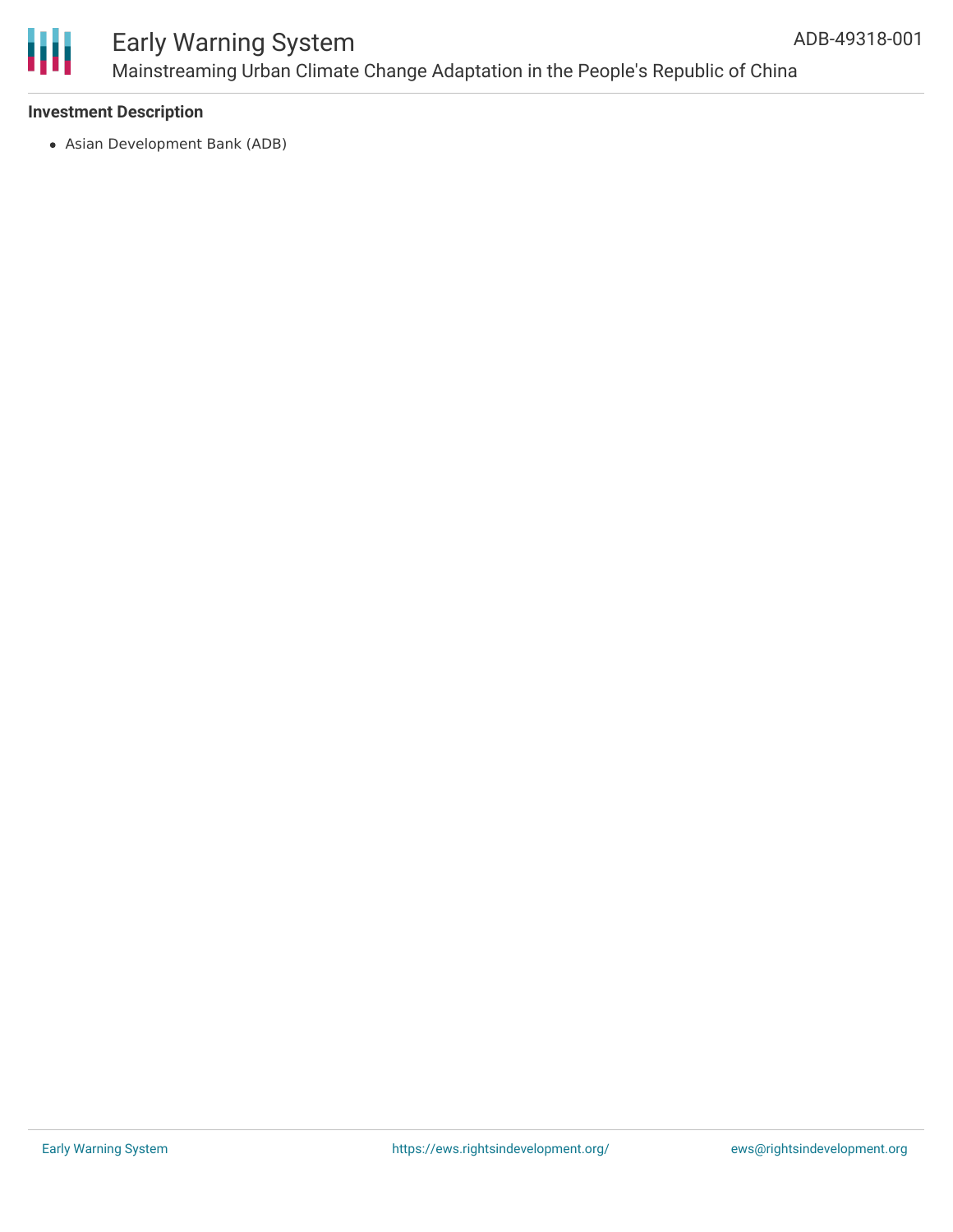

### Early Warning System Mainstreaming Urban Climate Change Adaptation in the People's Republic of China

#### **Contact Information**

Ministry of Housing and Urban-Rural Development 9 San Li He Road, Haidian District Beijing 100835 People's Republic of China

ACCOUNTABILITY MECHANISM OF ADB

The Accountability Mechanism is an independent complaint mechanism and fact-finding body for people who believe they are likely to be, or have been, adversely affected by an Asian Development Bank-financed project. If you submit a complaint to the Accountability Mechanism, they may investigate to assess whether the Asian Development Bank is following its own policies and procedures for preventing harm to people or the environment. You can learn more about the Accountability Mechanism and how to file a complaint at: http://www.adb.org/site/accountability-mechanism/main